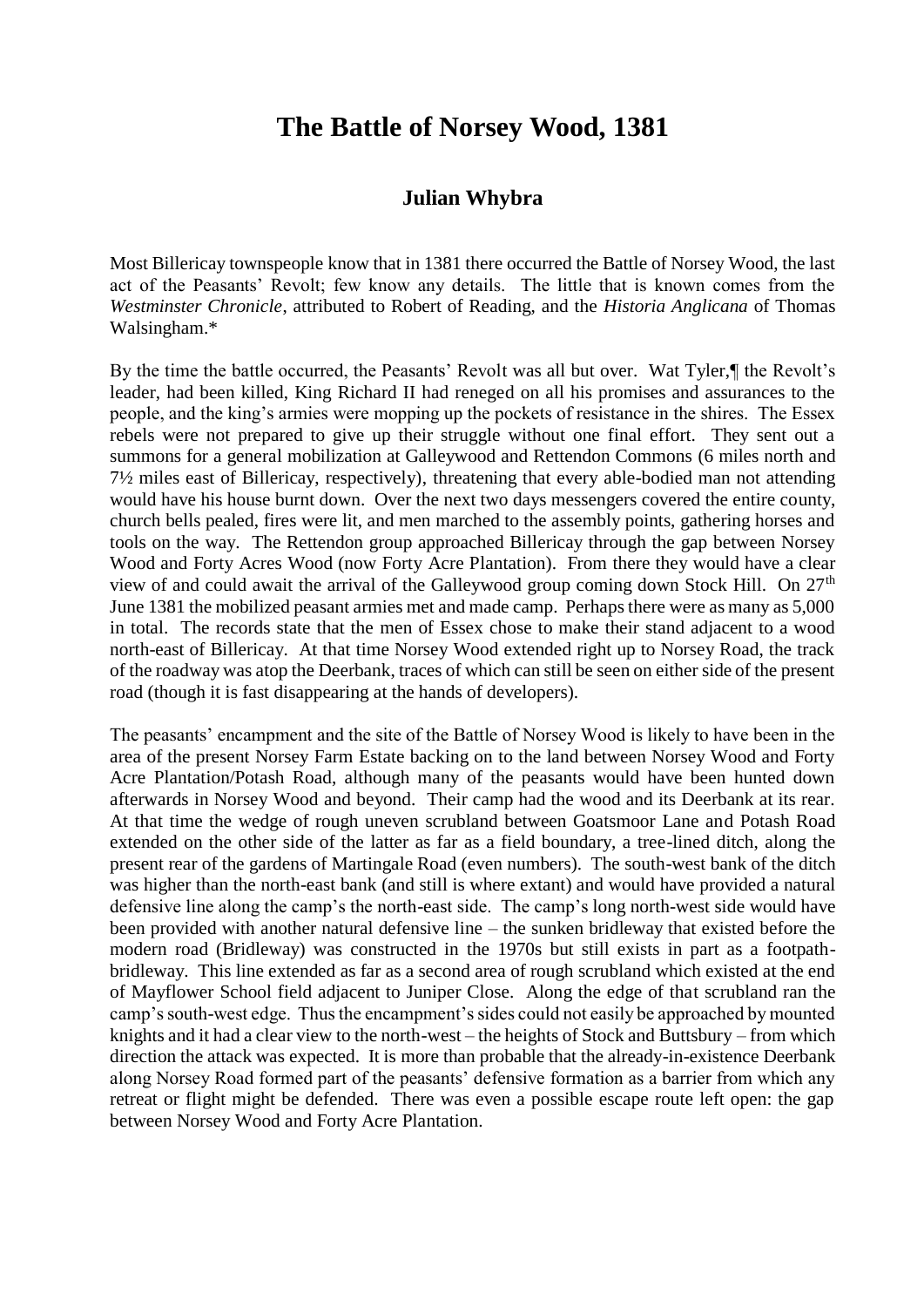

Suggested Peasant camp perimeter shown as thick red line.

The rebels were not militarily-minded. Their only defensive measures apart from exploiting the natural topography were to dig ditches on the flanks of the camp, to chain carts together, and to cut and place stakes in the earth as their fathers had done at Crécy. Their few real weapons - bows and rusted daggers - were supplemented by scythes, sickles and staves. They stayed round their camp-fires, raging against injustice in their lilting Essex accents, and waited through the night determined to stay in the field to defend their new-won freedoms. They did not even bother to post sentries. Just before dawn on Friday 28<sup>th</sup> June 1381 a well-armed force of King Richard II's men, under Thomas of Woodstock, the Earl of Buckingham, and Sir Thomas Percy, charged over the dew from the north-west as expected and, in one shock attack, broke through the unguarded entrenchments, smashed the flimsy barricades, and began to slaughter the men of Essex. To avoid being ridden down, the likely route of the King's foot-soldiers (archers and men-at-arms) would have been to charge across the heathland to the north-east of the camp. The Essex peasants were no match for war-horses and men-at-arms with spears, axes, and swords. Undisciplined, they broke their barely-formed ranks and the battle became little more than a rout. Some stood and were cut down. Many fled into the wood and were hunted down. Some grouped themselves into the old East Saxon fighting-rings and made an orderly retreat towards Ramsden Heath, beating off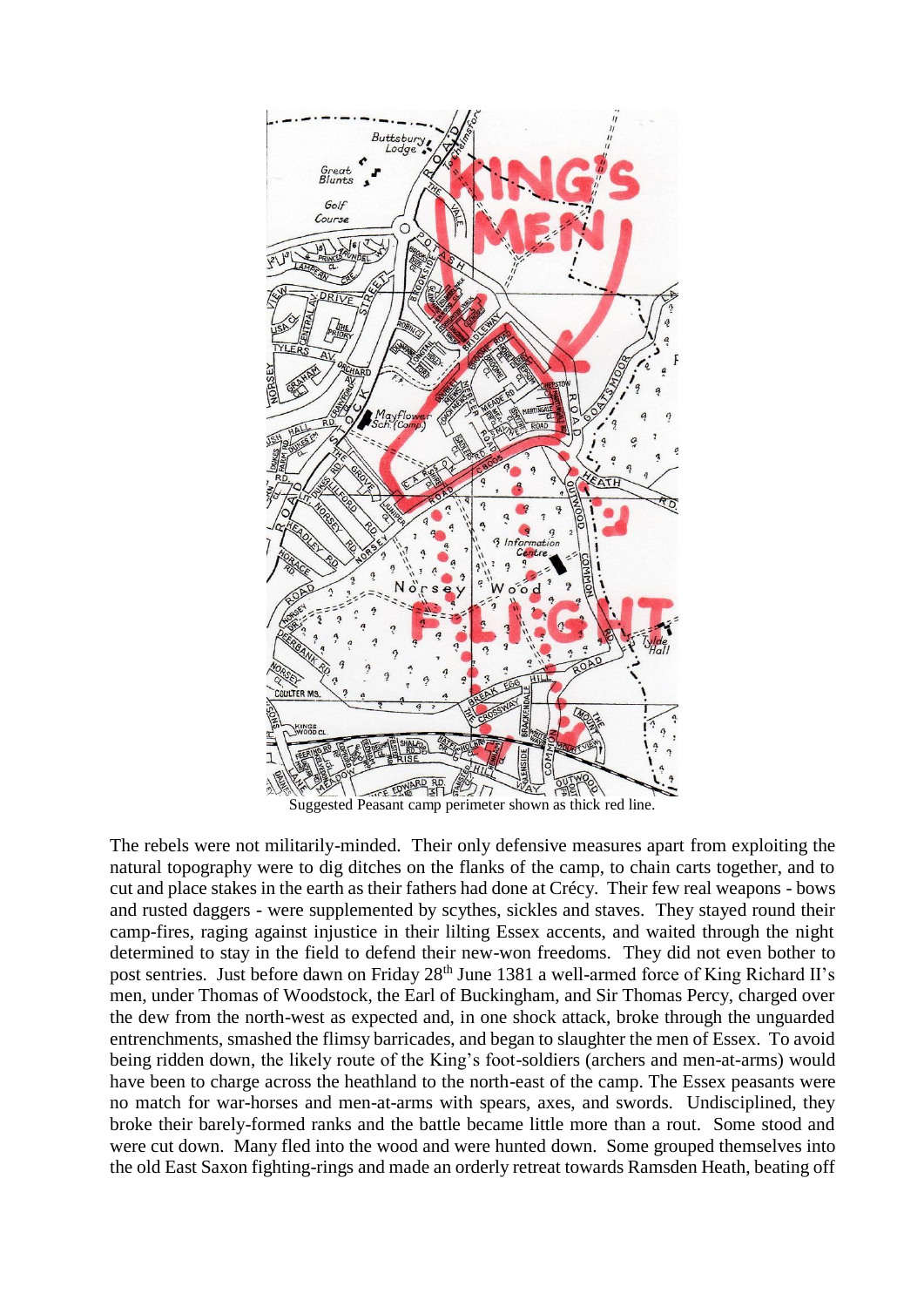their attackers, picking up stragglers, and retiring like true soldiers. The King's men killed some 500 hundred Essexmen; many were buried in the churchyard at Great Burstead (there is a persistent, long-standing tradition that Wat Tyler is also buried there). All the horses (over eight hundred of them) were captured.

The remaining rebels fled to Colchester where they tried in vain to persuade the people to support them and to close the town-gates. Then they fled to Sudbury hoping to join up with the men of Suffolk; instead they found the county already pacified and royal forces attacked and routed them. The survivors went off to Huntingdon where they were also chased off. The last band made a stand at Ramsey Abbey where twenty-five were slain and the rest dispersed, becoming outlaws and remaining at large for a long time.

The King's armies then moved systematically through Essex dealing with local resistance and settling debts as they went. At Chelmsford and Colchester it is recorded that men were sentenced to death in batches and, in the streets of Essex towns, disembowelling and hanging continued briskly. As many as nineteen victims were seen hanging from a single beam in one street; others were half-hanged at one street corner after another, before being mercifully despatched after the fourth or fifth occasion. Billericay men involved in the Revolt included an anonymous 'certain weaver from Billericay' who took part in the attack in Brentwood on 30<sup>th</sup> May 1381, *Thomas Plomer* (beheaded for his part in the Revolt on 26<sup>th</sup> June), *Roger Forster* known as *Roger Underwode* (whom the peasants had freed from Marshalsea Prison in London on 12<sup>th</sup> June) and *Walter Cartere*. The last two were both outlawed on 4<sup>th</sup> July 1381; their fate is unknown...but there must have been many more local rebels whose names are unknown to history.

The site of the battle has never been the subject of an archaeological survey. Among the written recollections of Edith Sparvel-Bayly, who in the 1880s lived with her father, the historian John Anthony Sparvel-Bayly F.S.A., at Burghstead Lodge, is a recollection of her father conducting excavations near Norsey Wood and finding some "*relics*" of the "*fight…between Wat Tyler's party and the King's men*". Among these were "*coins of Richard II's time and bits of old harness*". Unfortunately, there was no indication of exactly where the finds took place or what happened to them. § Many years ago some chainmail links were found in the rear of a Norsey Road garden and are now in The Cater Museum. In 2014 in the rear of my garden in Martingale Road I found a buckle from the last quarter of the fourteenth-century. In July 2017, not a yard away, out of the earth came a Richard II silver penny from the first die of the York Mint dating from 1377.

These finds came from present-day, built-up areas. The wedge of heathland between Goatsmoor Lane and Potash Road (over which the King's foot-soldiers charged) is pristine as is the land to



Buckle  $\frac{7}{8}$ " x 1½" post-1360 #



Richard II silver penny minted in York 1377, 3/4" diameter #

the east of The Vale running behind Potash Road (over which the King's knights rode). So too is